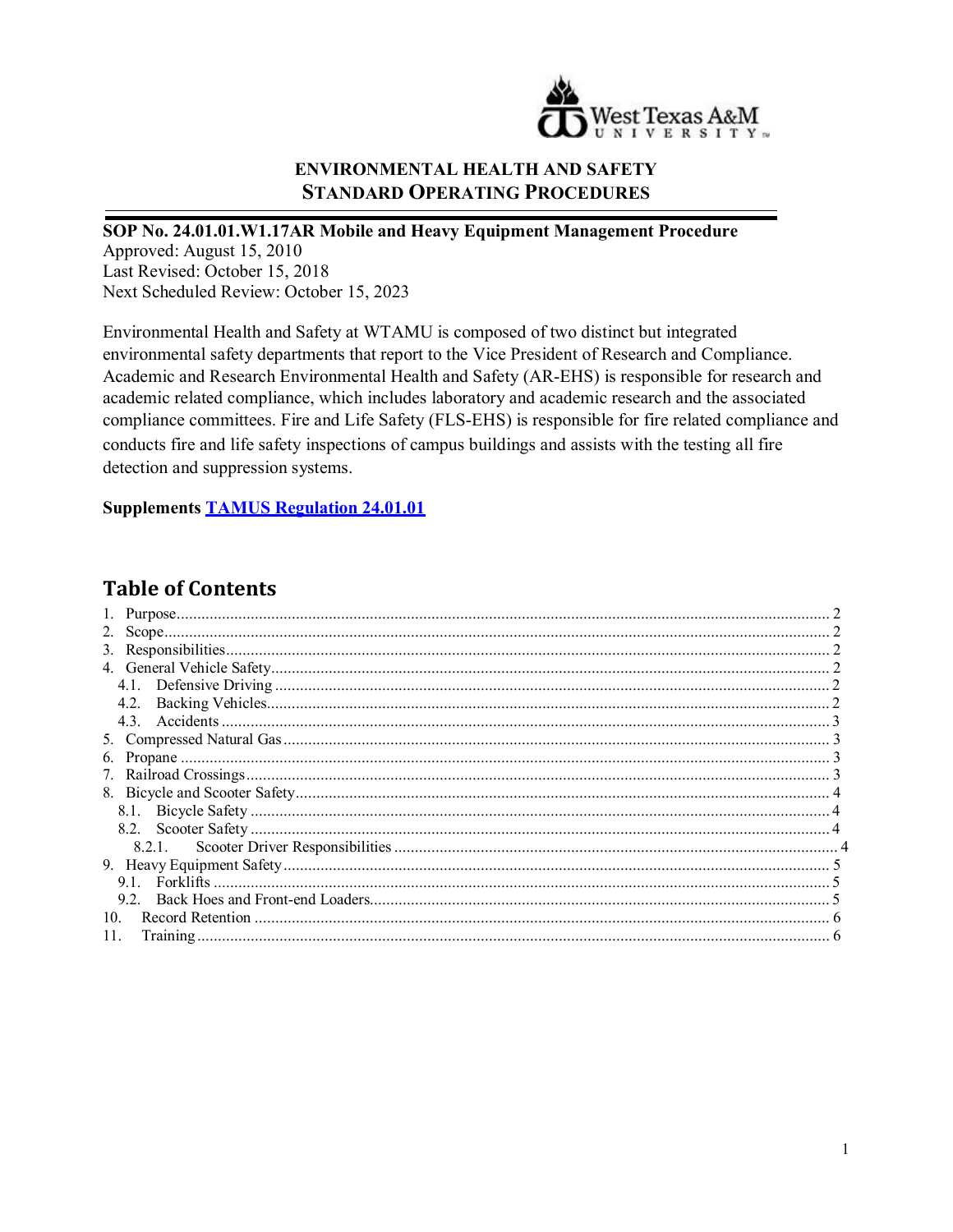### <span id="page-1-0"></span>**1. Purpose**

This procedure is provided to inform all WTAMU staff, faculty, and students about any workplace hazards associated with mobile equipment and heavy equipment. The procedure develops standard operating procedure to reduce risk to employees, students, and visitors for identified hazards.

### <span id="page-1-1"></span>**2. Scope**

This procedure applies to all WTAMU staff, faculty, and students that may operate or use mobile equipment or heavy equipment on the WTAMU campus or any WTAMU property.

## <span id="page-1-2"></span>**3. Responsibilities**

It is the responsibility of all WTAMU staff and faculty to abide by the regulations set forth in this procedure. Any questions or problems should be addressed to the appropriate dean or supervisor. EHS should be contacted in the case of an emergency or when any problems arise.

## <span id="page-1-3"></span>**4. General Vehicle Safety**

The University Police Department is responsible for regulating moving vehicles and bicycles on university property. To ensure driving safety, follow these driving practices:

- $\triangleright$  Never drink and drive; driving while under the influence of alcohol or drugs is strictly prohibited.
- $\triangleright$  Obey all traffic laws, signs, and signals.
- $\triangleright$  Respond to dangerous driving conditions as appropriate.
- $\triangleright$  Maintain a safe distance between your car and any car in front of you. Allow at least one car length for each 10 MPH (e.g., three car lengths if you are driving 30 MPH).
- $\triangleright$  Keep your eyes moving to avoid fatigue, especially if you plan on driving for long periods.
- Always use your turn signal to indicate your intended action.
- $\triangleright$  Leave yourself an "out" by driving in the lane with a shoulder, driving in the middle lane of a multi-lane road, or following other vehicles at a safe distance.

#### *IMPORTANT:*

*All WTAMU employees who operate a motor vehicle for company business (whether a company vehicle, rental vehicle, or personal vehicle) must possess a valid state driver's license for their vehicle's class.*

#### <span id="page-1-4"></span>4.1. Defensive Driving

By taking defensive driving courses, employees can promote driving safety and lower their insurance rates. The principles of defensive driving include the following:

- *Knowledge***:** Know your vehicle and know the law.
- *Control***:** Always maintain control of your vehicle. To improve your control, perform routine vehicle maintenance and respond to road conditions as appropriate.
- *Attitude***:** Be willing to obey all laws and be willing to yield to all other vehicles and pedestrians.
- $\triangleright$  *Reaction*: Respond to driving conditions appropriately. Do not impede your reaction time by driving when tired or under the influence of alcohol or drugs.
- *Observation***:** Be aware of potential accidents and take preventive measures. Always try to anticipatethe actions of other drivers.
- *Common Sense***:** Do not risk your safety to save time. Do not respond to rude or obnoxious drivers by violating traffic laws.

#### <span id="page-1-5"></span>4.2. Backing Vehicles

Backing a large vehicle can be very difficult. Try to avoid backing whenever possible. If you must back a vehicle, follow these guidelines:

- $\triangleright$  Get out of the vehicle and inspect the area you want to back into.
- If possible, have someone outside help guide your vehicle into position.<br>
If your vehicle does not automatically sound a horn when in reverse, source
- If your vehicle does not automatically sound a horn when in reverse, sound the horn once before moving backwards.
- $\triangleright$  Back slowly and check your mirrors often.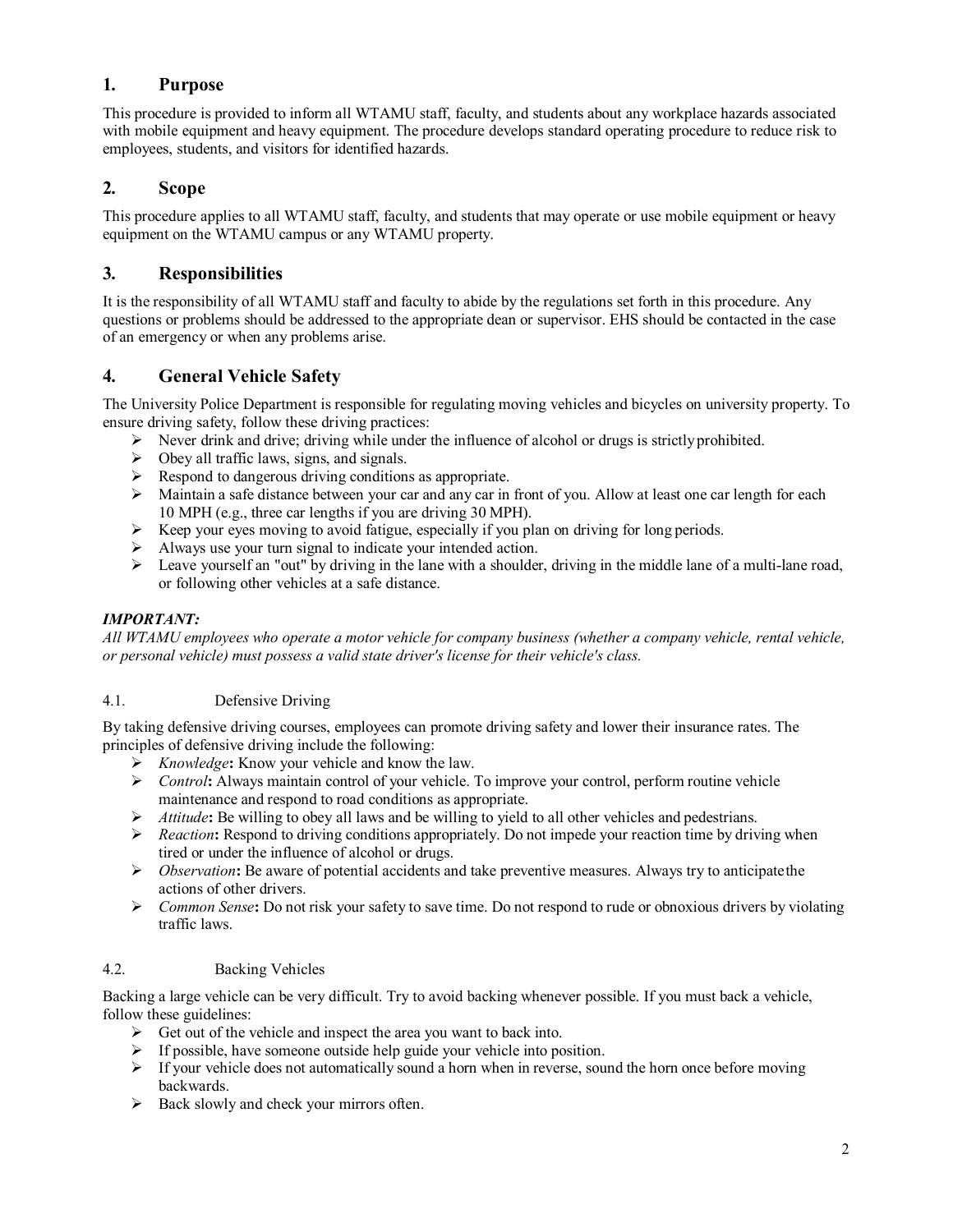#### <span id="page-2-0"></span>4.3. Accidents

If you are involved in a vehicle accident, follow these guidelines:

- Check for injuries. If anyone is injured, immediately call the police and EMS.
- $\triangleright$  If there are no injuries, you are blocking traffic, and your car can be driven, move the car to a safe location nearby. (If the accident occurs on a freeway lane, ramp, shoulder, median, or busy metropolitan street, you *must* move your car if it is safe and possible to do so.)
- If you cannot move your car, try to warn oncoming traffic to prevent other accidents:
	- Raise your hood.
	- $\triangleright$  Turn on your hazard lights.
	- $\triangleright$  Light flares.

Exchange the following information with other drivers involved in the accident:

- $\triangleright$  Name, address, and phone number.
- $\triangleright$  Vehicle identification number, license number, and description.
- $\triangleright$  Insurance information.
- $\triangleright$  Driver's license number.

Call the police in the following circumstances:

- $\triangleright$  Someone is injured.
- $\triangleright$  A car cannot be moved.
- $\triangleright$  A driver is intoxicated.
- $\triangleright$  A driver has no insurance.
- $\triangleright$  A driver leaves the scene of the accident without exchanging information.

### <span id="page-2-1"></span>**5. Compressed Natural Gas**

Compressed natural gas (CNG) is a plentiful domestic fuel that is very affordable. Seventy cents of natural gas possesses the same amount of energy as one dollar of gasoline. CNG also produces low tailpipe emissions, no evaporative emissions, and low refining energy. Unfortunately, however, CNG requires bulky gas cylinders and higher cost vehicles.

CNG vehicles must be tested and inspected annually for corrosion, pressure, and possible gas leaks.

*NOTE: Alternative fueled vehicles must be refueled by trained personnel. Employees should not refuel their alternative fueled vehicles themselves.*

#### *IMPORTANT:*

*Any vehicle greater than 20hp must maintain a 2½-pound, portable, class A-B-C fire extinguisher.*

### <span id="page-2-2"></span>**6. Propane**

Propane is a by-product of gasoline, but it can also be extracted from natural gas. Propane offers slow evaporative emissions and virtually complete combustion.

When filling propane tanks, operators should allow at least 10% free space for gas expansion. Safety valves should also discharge to the atmosphere and not to enclosed spaces.

### <span id="page-2-3"></span>**7. Railroad Crossings**

Compared with other types of collisions, train/motor vehicle crashes are 11 times more likely to result in a fatality . On the average, there are more train-car fatalities each year than airplane crashes. Unfortunately, driver error is the principal cause of most grade crossing accidents. Many drivers ignore the familiar tracks they cross each day, and some drivers disregard train warning signals and gates.

All public highway-rail grade crossings are marked with one or more of the following warning devices:

- *Advance Warning Signs***:** Advance warning signs indicate that a railroad crossing is ahead. These signs are positioned to allow enough room to stop before the train tracks.
- *Pavement Markings***:** Pavement markings may be printed on the pavement in front of a crossing. Always stay behind the stop line when waiting for a passing train.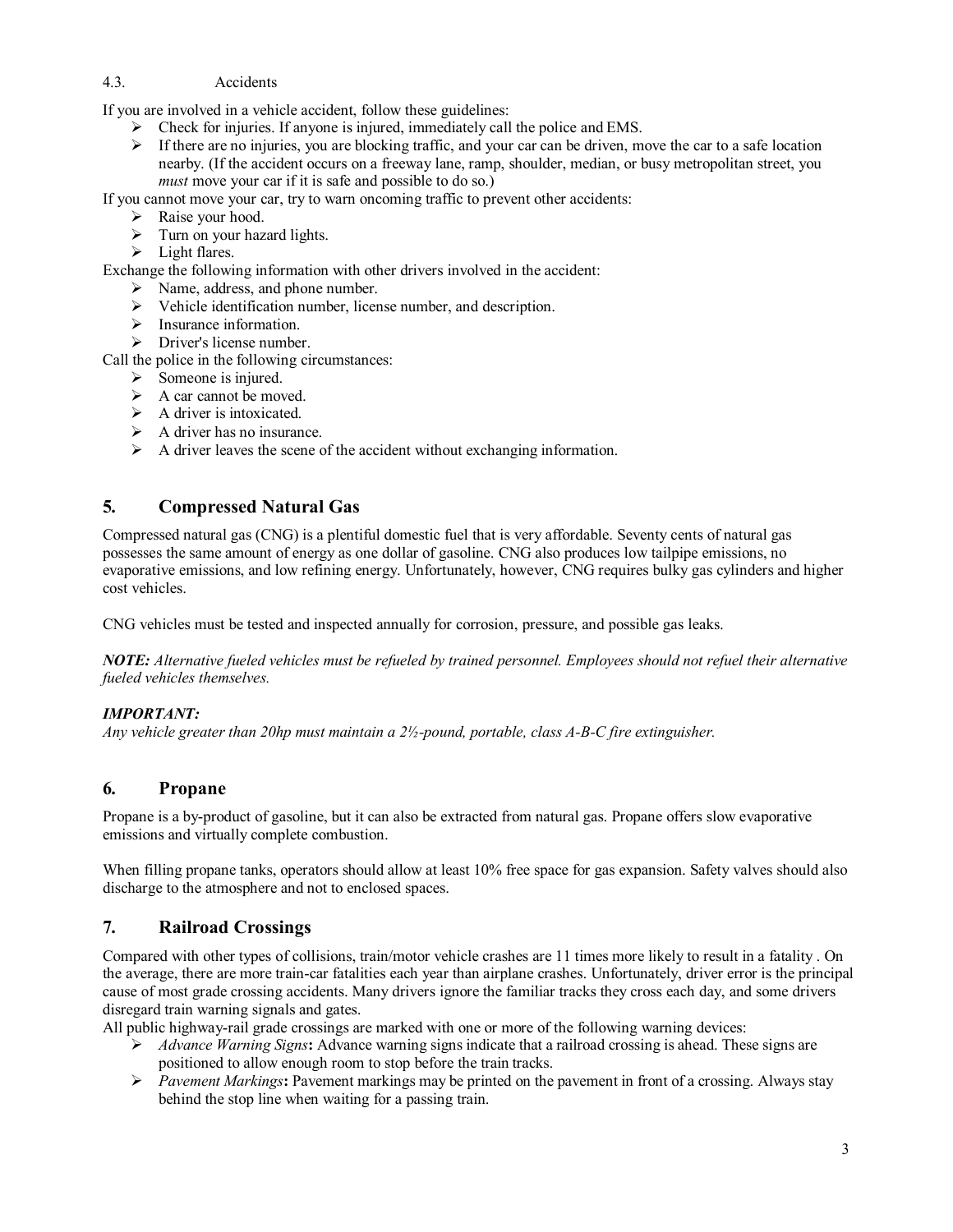- *Crossbuck Signs***:** Railroad crossbuck signs are found at most public crossings. Treat these signs as a yield sign. If there is more than one track, a sign below the crossbuck will indicate the number of tracks at the crossing.
- *Flashing Lights and Gates***:** Flashing lights are commonly used with crossbucks and gates. Stop when the lights begin to flash and the gate starts to lower across your lane. Do not attempt to cross the tracks until the gate is raised and the lights stop flashing.

#### *IMPORTANT:*

*You must stop at least 15 feet from a train track when: (1) warning lights flash; (2) a crossing gate or flagperson signals an approaching train; (3) a train is within 1500 feet of the crossing; or (4) an approaching train is plainly visible and in hazardous proximity.*

Follow these guidelines when you encounter a railroad crossing:

- $\triangleright$  Always expect a train.
- $\triangleright$  When approaching a crossing, LOOK, LISTEN, and LIVE.
- Be sure all tracks are clear before you proceed. Remember, due to their large size, it is easy to misjudge the speed and distance of an oncoming train. If you have any doubts, stop and wait for the train topass.
- Watch for vehicles, such as school buses, that must stop before train tracks.<br>
Never race a train to a crossing.
- Never race a train to a crossing.
- $\triangleright$  Always stop for flashing lights, bells, and gates. Never drive around a gate. (State law requires pedestrians to stop when a railroad crossing gate is down.)
- $\triangleright$  Do not allow yourself to be boxed in on a track with cars in front and behind you.
- $\triangleright$  Never stop on train tracks. If your car stalls on train tracks, call 911 immediately. If a train approaches, abandon the car and run away from the tracks.
- $\triangleright$  When driving at night, look low to the ground for moving trains. (One third of all train-car collisions occur at night when cars run into moving trains.)
- $\triangleright$  Watch out for a second oncoming train after the first train has passed.

### <span id="page-3-0"></span>**8. Bicycle and Scooter Safety**

<span id="page-3-1"></span>8.1. Bicycle Safety

Follow these safety precautions when riding a bicycle:

- Always obey *all* traffic laws.
- $\triangleright$  Stop at stop signs.
- $\triangleright$  Ride in the correct direction on one-way streets.
- Stop at railroad tracks when the warning signals are operating.
- When riding with other cyclists, ride single file in traffic.
- $\triangleright$  When bike lanes are available, use them. If bike lanes are not available, stay as far right as possible on the street pavement. Watch for opening car doors, sewer gratings, debris, etc. Do not ride on sidewalks.
- $\triangleright$  Use hand signals when turning or changing lanes.
- Wear a helmet that is approved by ANSI or the Snell Memorial Foundation. (Head injuries account for 75% of all cycling fatalities.)
- $\triangleright$  If riding at night, make sure your bicycle has reflectors on the rear, front, spokes, and pedals. Wear bright, reflective clothing.

#### <span id="page-3-2"></span>8.2. Scooter Safety

The use of three and four wheeled scooters by university personnel presents unique hazards to individuals riding in the vehicles and to pedestrians utilizing sidewalks. The purpose of this policy is to establish driver responsibilities and scooter operation procedures so that accidents and injuries may be prevented. The policies and procedures herein are applicable to all drivers of university scooters.

#### <span id="page-3-3"></span>8.2.1. Scooter Driver Responsibilities:

- $\triangleright$  All employees who will operate scooters must be trained in scooter operation and safety rules. Training shall be provided annually by the department supervisor who will follow the operating/safety instructions presented in the Vehicle Operating Manual. Contact the Environmental Health and Safety if assistance in training is required. The supervisor will accompany the new driver on a test drive to ensure that he/she is a competent vehicle operator. All occupants must use all safety equipment available when operating a scooter.
- $\triangleright$  Each driver must possess a valid Texas Drivers License.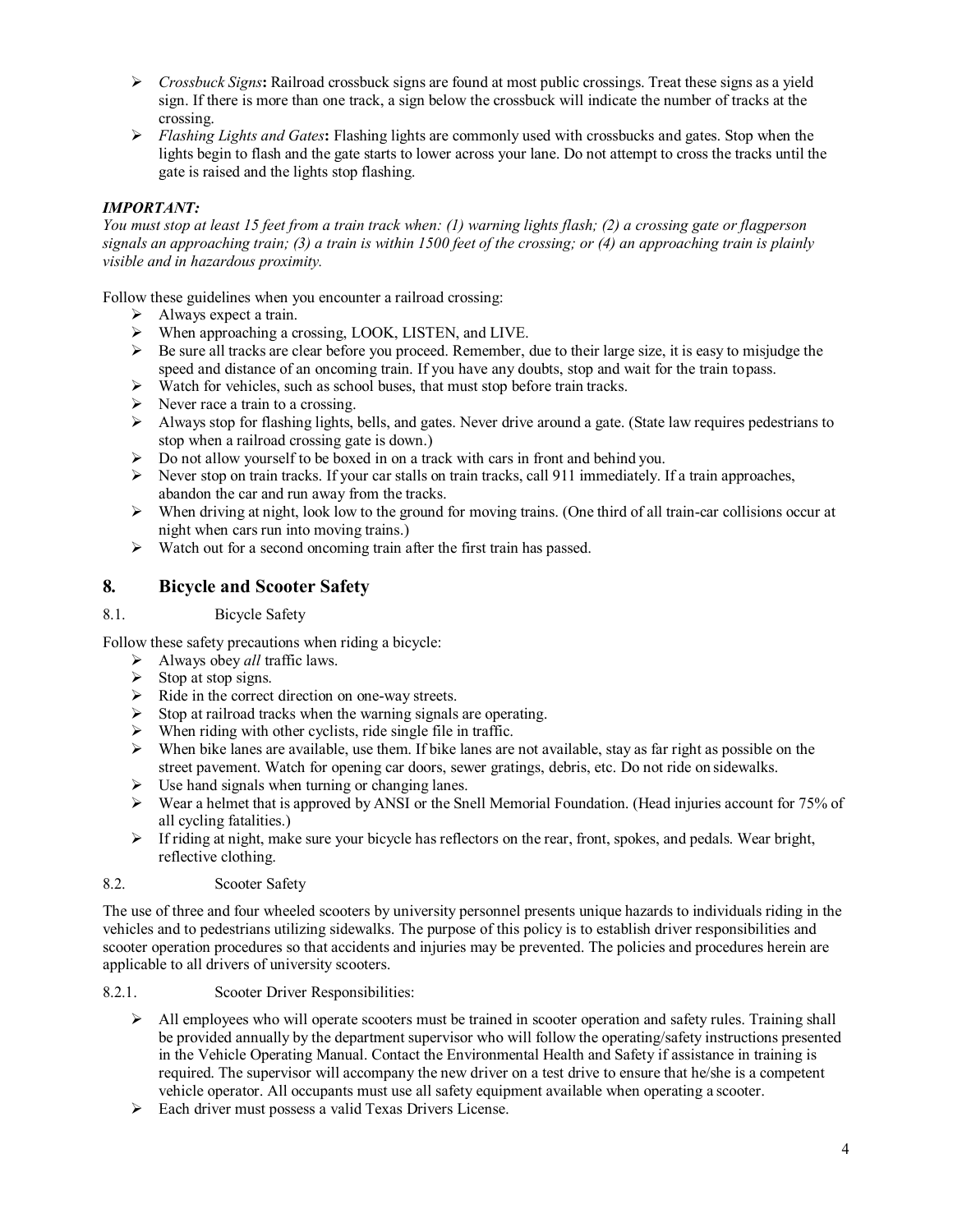- $\triangleright$  Scooters shall not be driven through breezeways connecting buildings or on elevated sidewalks, ramps, or porches attached to buildings.
- $\triangleright$  Scooters shall not be driven off university property unless public streets are the only means to reach a valid job-related destination.
- $\triangleright$  Scooters are not to be driven over grass areas. When turning the vehicle, particular care must be exercised to avoid damaging sodded areas.
- $\triangleright$  Per policy and procedure, the use of any type of tobacco product while operating the scooter isprohibited.

# <span id="page-4-0"></span>**9. Heavy Equipment Safety**

When using heavy equipment, there are five basic guidelines that employees must always follow to ensure safety:

- $\triangleright$  Know how to properly operate the equipment you are using.
- $\triangleright$  Do not use heavy machinery when you are drowsy, intoxicated, or taking prescription medication that may affect your performance.
- $\triangleright$  Use only equipment that is appropriate for the work to be done.
- $\triangleright$  Inspect your equipment to ensure that it is in good working condition before beginning a job. In addition, ensure that regular inspections and maintenance are conducted as appropriate.
- $\triangleright$  Do not stress or overload your equipment.

Accidents do not just happen; they are caused. Therefore, employees should ensure the following before leaving equipment unattended:

- > All buckets, blades, etc. are on the ground.
- $\triangleright$  Transmission is in neutral.
- $\triangleright$  Engine is off.
- $\triangleright$  Equipment is secured against movement.
- $\triangleright$  Never get on or off moving equipment.
- Do not attempt to lubricate or adjust a running engine.
- $\triangleright$  Turn the engine off before refueling.
- $\triangleright$  Keep all shields and safety guards in place.
- Avoid underground utilities and overhead power lines.

#### <span id="page-4-1"></span>9.1. Forklifts

Refer to the product documentation that accompanied your equipment for more information and specific instructions.

Only authorized employees may operate forklifts. The following list provides general safety guidelines:

- $\triangleright$  Do not allow riders. Do not raise people on a forklift.
- Do not speed.
- $\triangleright$  Drive up and back down ramps.
- $\triangleright$  Do not walk, stand, or work under the elevated portion of a forklift (even if it is not loaded).
- 
- Ensure that the forklift has an overhead barrier to protect the operator from falling objects.<br>
Always work within the capacity limits of your forklift. Consult with the manufacturer before Always work within the capacity limits of your forklift. Consult with the manufacturer before modifying the operation or capacity limits of a forklift.
- $\triangleright$  Do not operate a forklift in areas with hazardous concentrations of acetylene, butadiene, hydrogen, ethylene, or diethyl ether, or other explosive environments.
- $\triangleright$  Never lift a load while moving. Wait until you are completely stopped before raising the mast.
- Be sure the top load sits squarely on the stack. An uneven load could topple.
- Travel with loads slightly tilted back to provide stability.
- $\triangleright$  Travel with loads at the proper height. A stable clearance height is usually four-to-six inches at the tipsand two inches at the heels of fork blades. Lift stacked loads in the same manner as loads on the floor.
- $\triangleright$  When preparing to leave the forklift unattended, lower the mast, neutralize the controls, shut the power off, and set the brakes. The forklift is "unattended" when the operator is more than 25 feet away or the forklift is out of view.
- $\triangleright$  When ascending or descending a grade in excess of 10 percent, drive the forklift with the load upgrade.
- <span id="page-4-2"></span> $\triangleright$  If you cannot see over a load, drive in reverse. Do not try to look around a load and drive forward.